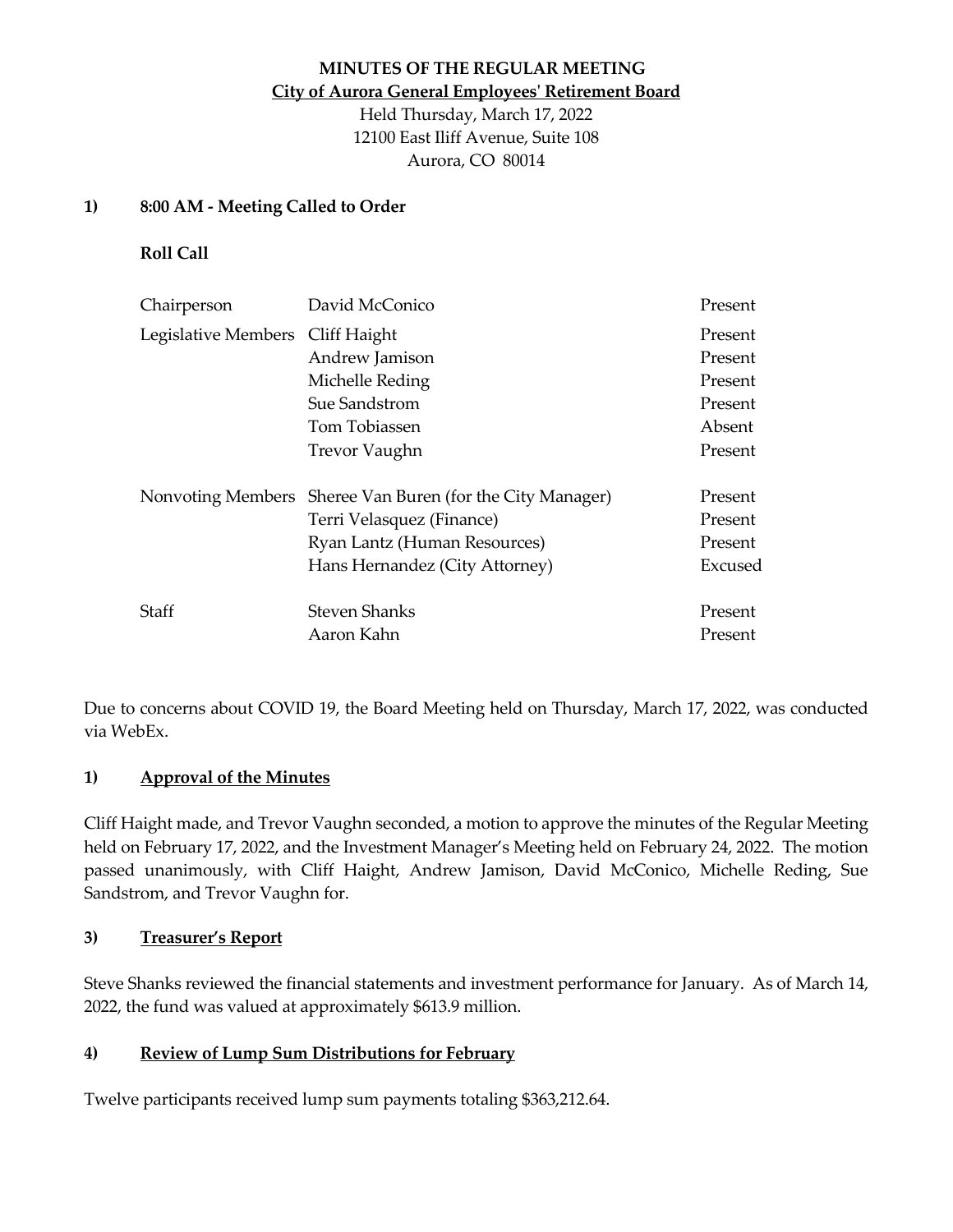**Minutes of the Regular Meeting Held Thursday, March 17, 2022**

**Page 2**

## **5) Approval of Retirement Benefits**

Aaron Kahn presented the retirement calculations. Sue Sandstrom made, and Cliff Haight seconded, a motion to approve retirement benefits for Mark S. Arnold, Betty J. Macnee, and Jose M. Rigau. The motion passed unanimously, with Cliff Haight, Andrew Jamison, David McConico, Michelle Reding, Sue Sandstrom, and Trevor Vaughn for.

### **6) Old Business**

There was no old business.

### **Public Comments**

There were no public comments.

#### **7) New Business**

# **A) Request for Proposal for Limited Scope Actuarial Audit**

Steve Shanks is preparing a request for proposal for a limited scope actuarial audit. The Plan's policy is to conduct an actuarial audit every five years if the Plan has not changed actuaries which is in accordance with the recommendation by the Government Finance Officers Association. An actuarial audit can help to assess and review the valuation process and reporting conducted by the consulting actuary. In addition, it can provide some helpful outside perspective and increase the confidence of the Plan's fiduciaries.

An actuarial audit can range from simply a review of the valuation to a full replication of the results. Board members are looking for an audit that reviews the valuation and the latest experience study as well as tests sample calculations.

Steve will prepare a draft of the request for proposal for the Board to review.

# **B) Review of Amendments Prepared to Address IRS Private Letter Rulings On Mandatory Contributions That Differ Between Plan Options.**

Steve Shanks reviewed amendments to GERP and to the Money Purchase Plan for Executive Personnel to bring them into compliance with a Private Letter Ruling by the IRS regarding participant contributions. GERP participants who become executive personnel will be required to stay in GERP whereas newly hired executive personnel will be required to be in the Money Purchase Plan for Executive Personnel.

Cliff Haight made, and Trevor Vaughn seconded, a motion to recognize the amendment to the GERP Plan document which removes the ability of GERP participants who become Executive Personnel to transfer into the Money Purchase Plan for Executive Personnel. The motion passed unanimously, with